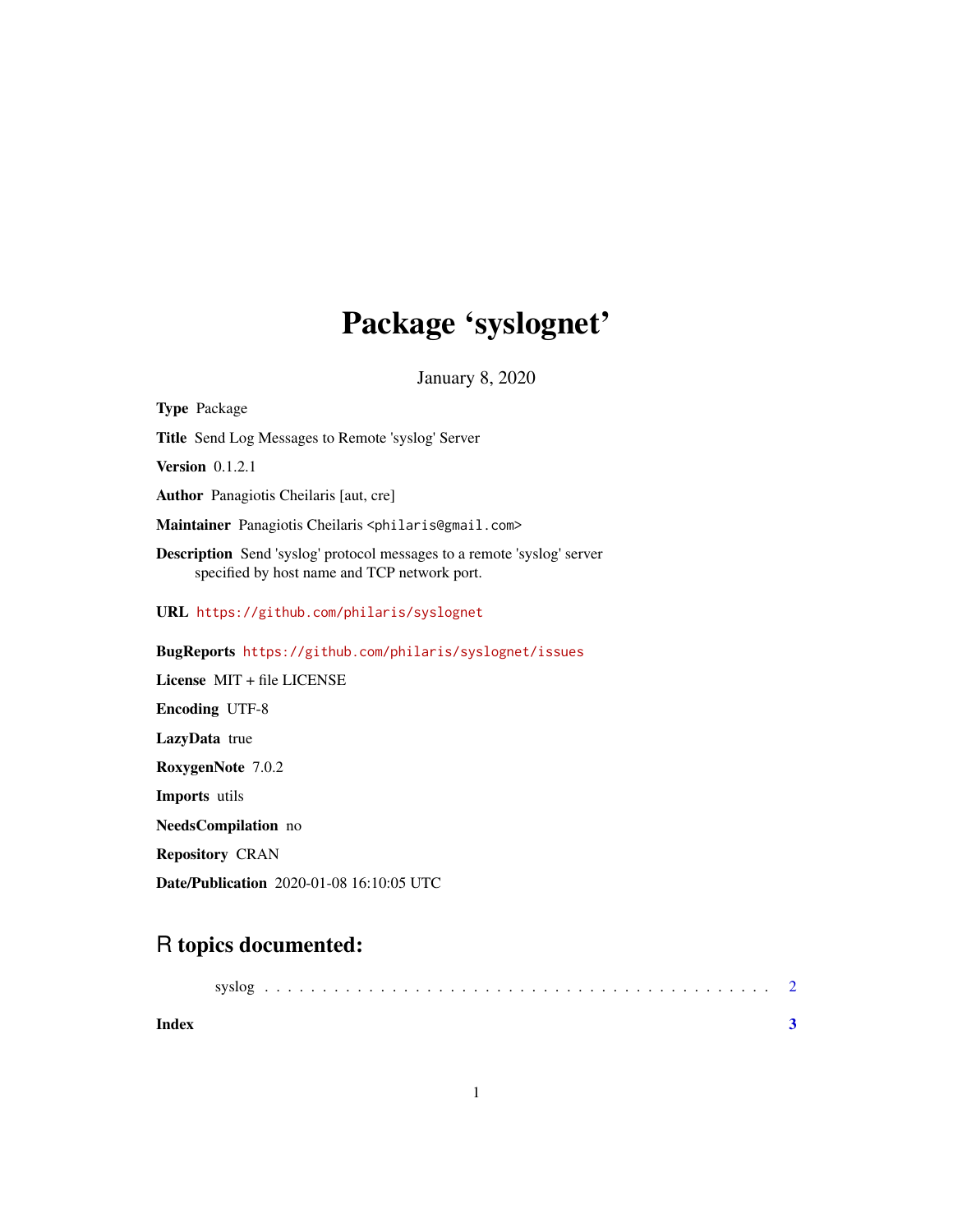<span id="page-1-0"></span>

#### Description

Send log message to syslog server.

#### Usage

```
syslog(
 message,
 severity = "NOTICE",
 facility = "USER",
 host = Sys.info()[["nodename"]],
 app_name = Sys.info()[["user"]],
 proc_id = Sys.getpid(),
 server = "localhost",
 port = 601L)
```
#### Arguments

| message  | text message (string).                                       |
|----------|--------------------------------------------------------------|
| severity | severity level (string).                                     |
| facility | log facility (string).                                       |
| host     | machine that originally sends the message (string).          |
| app_name | application name that originally sends the message (string). |
| proc_id  | process id that originally sends the message (numeric).      |
| server   | syslogd server hostname (string).                            |
| port     | syslogd server port (integer).                               |

#### Value

Number of bytes written to socket.

#### Examples

```
## Not run:
syslog("log message", "INFO", app_name = 'program', server = 'logserver')
## End(Not run)
```